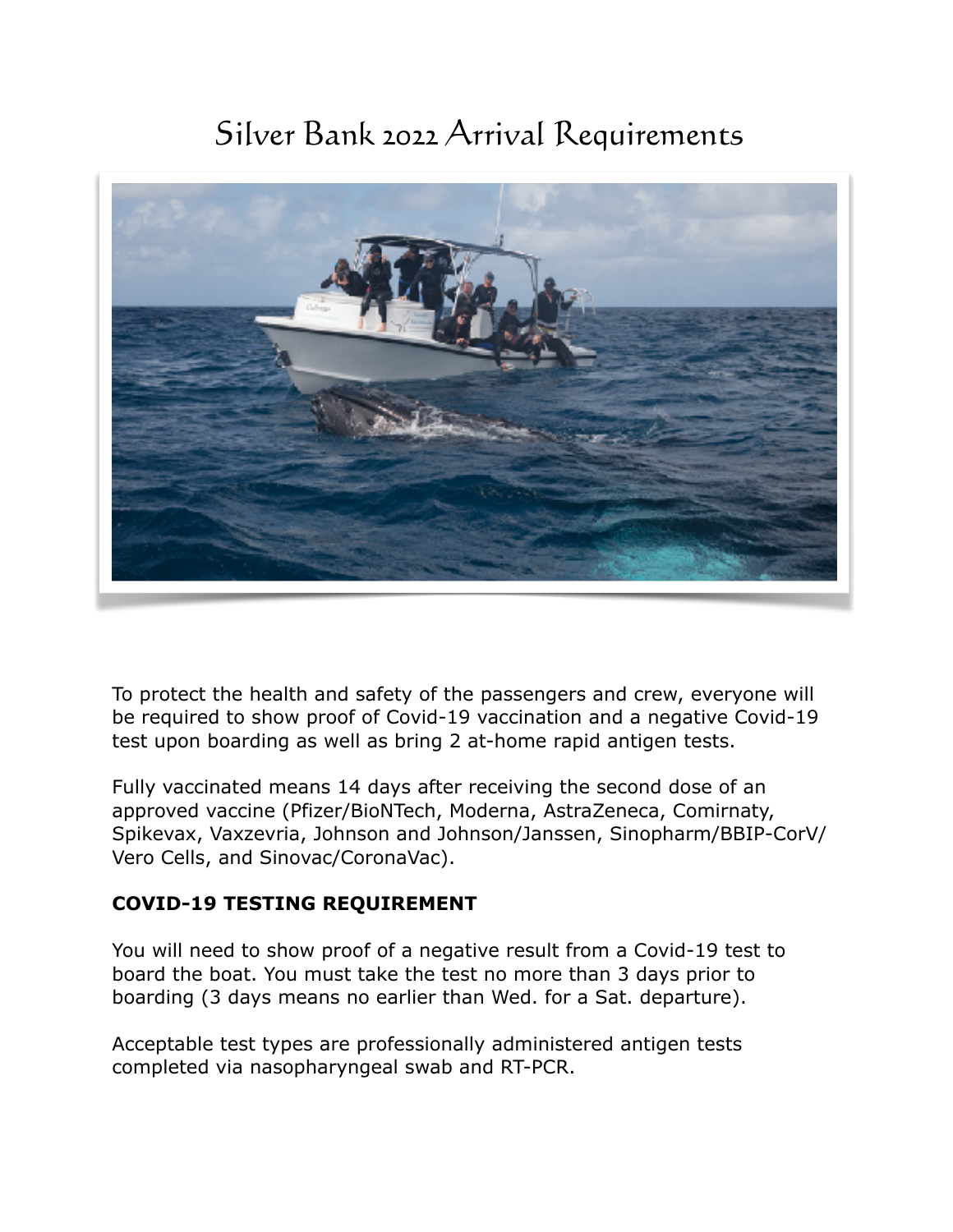Please note that self-administered at-home tests are not accepted. Antibody tests are not accepted.

Given the short incubation of the Omicron variant and the fact that it is now the predominant variant and is highly contagious, in addition to requiring a test with a negative result within 3 days of boarding, we would like all passengers to bring (2) at-home rapid antigen tests: 1 to complete under supervision by our team member just prior to boarding the boat, the 2nd to complete as directed on the last full day of the trip. This will add another layer of protection at minimal cost and maximum efficiency and will help everyone feel safer given the close quarters on board and distance from medical care.

If you are arriving a day or more before the Saturday boat departure date, you may arrange with your hotel for rapid antigen testing for Saturday morning and this result would satisfy both test results required at boarding.

Also important to note are the re-entry requirements for Americans returning from international travel as of Dec. 6. All vaccinated Americans are required to have a Covid-19 test taken with negative results within 1 day of their departure flight home. For residents of other countries, please check your current requirements. We have made arrangements for a medical professional to meet us upon arrival back to the marina to administer Covid-19 tests (rapid antigen or rapid PCR) for anyone who needs a negative test result for their flight home. For anyone departing Saturday (or Friday for the 4/9-4/15/22 trip) that requires results within 24 hours, this test will meet the requirement. If you're departing after Saturday, your hotel should be able to help arrange for testing. If you plan to do this testing that we're arranging at the marina, please bring USD cash or DOP pesos to pay for your test.

Costs are approximate based on the current conversion rate: Rapid Antigen: 2000 DOP/ \$35.06 USD Rapid PCR: 4300 DOP/ \$75.37 USD

For anyone on extended trips (2/5, 3/12, 3/26), testing after 6pm costs: Rapid Antigen: 2800 DOP/ \$49.08 USD Rapid PCR: 5100 DOP/ \$89.40 USD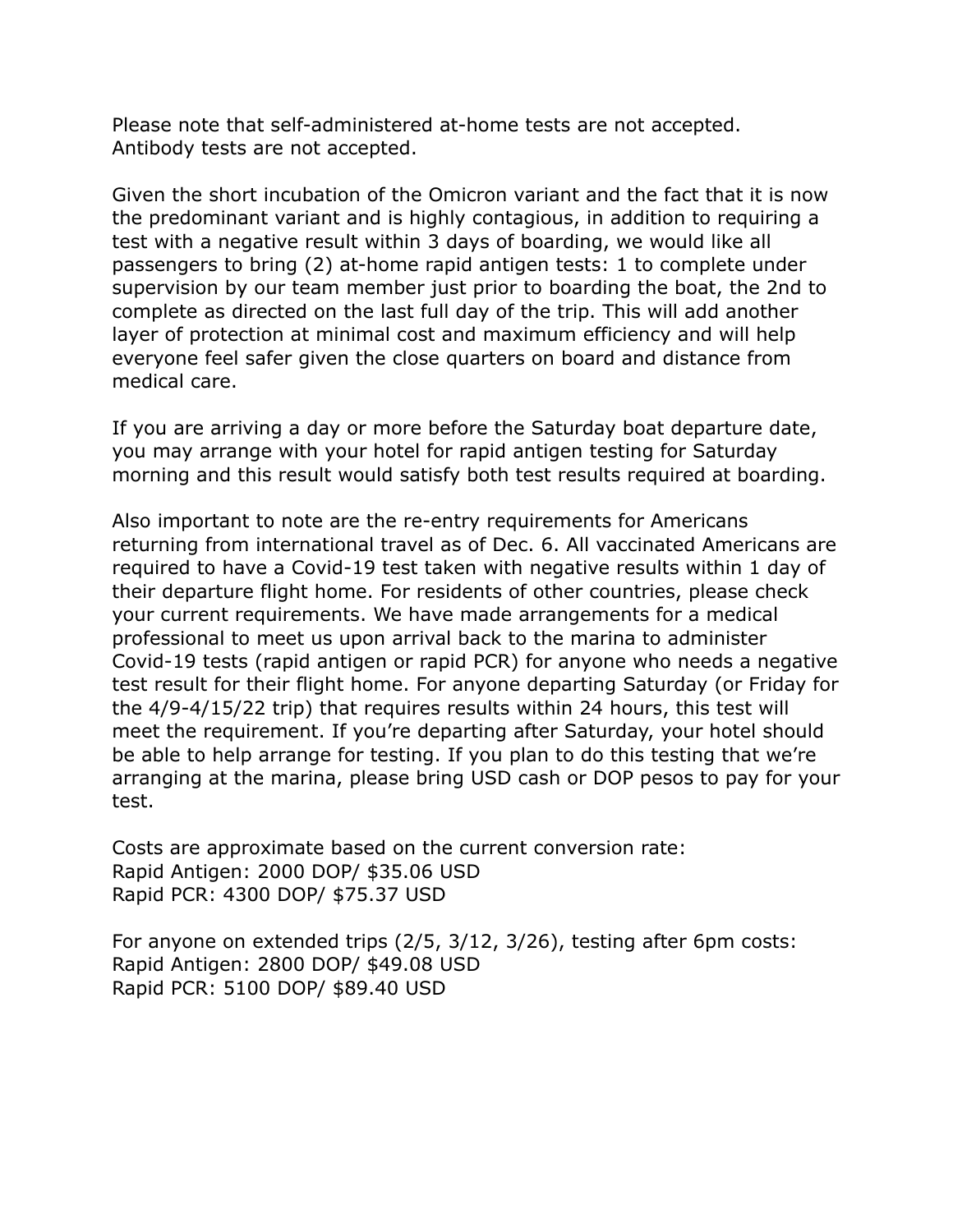# **DOMINICAN REPUBLIC ENTRY REQUIREMENT**

**\*\*IMPORTANT\*\*** Travelers to the Dominican Republic will be required to complete an online entry and exit form. Accessible at [https://](https://eticket.migracion.gob.do/) [eticket.migracion.gob.do/,](https://eticket.migracion.gob.do/) **the form must be completed before going through Immigration to enter and exit the country; once completed, you will receive a generated QR code that will be scanned by authorities at the port of entry.** Per the instructions, the form can be completed within 72 hours of arrival and departure up until your arrival/ departure, before going through immigration. Don't forget to save the application code that is generated when you begin the eticket. You can use this later to access your code by clicking "Consult eticket issued".

**Information to enter on form for where you're staying while in the DR: Province: Puerto Plata Municipality: Puerto Plata Section: Costambar Address: Ocean World Marina, Calle Principal #3, Play Cofresi - M/V Turks & Caicos Explorer II** 

More DR travel info (please check this site regularly for updates): [https://](https://www.godominicanrepublic.com/newsroom/coronavirus/) [www.godominicanrepublic.com/newsroom/coronavirus/](https://www.godominicanrepublic.com/newsroom/coronavirus/)

# **TRAVEL INSURANCE**

The purchase of travel insurance is always highly recommended for our expeditions. Please note that travelers are responsible for all medical, quarantine, and evacuation expenses due to illness, injury or cancellation caused by Covid-19. When researching insurance plans, be sure to note whether these expenses are covered or not. We have found this recent article/link to have helpful suggestions for policies with Covid-19 coverage: [https://www.forbes.com/advisor/travel-insurance/best-pandemic-travel](https://www.forbes.com/advisor/travel-insurance/best-pandemic-travel-insurance/)[insurance/](https://www.forbes.com/advisor/travel-insurance/best-pandemic-travel-insurance/)

# **COVID BOOKING ASSURANCE & SAFETY PROTOCOLS**

We, along with our boat charter company Explorer Ventures, want you to feel comfortable while making your travel plans as well as when you're on board with us. More information about our booking assurance and the onboard safety protocols can be found at the links below: